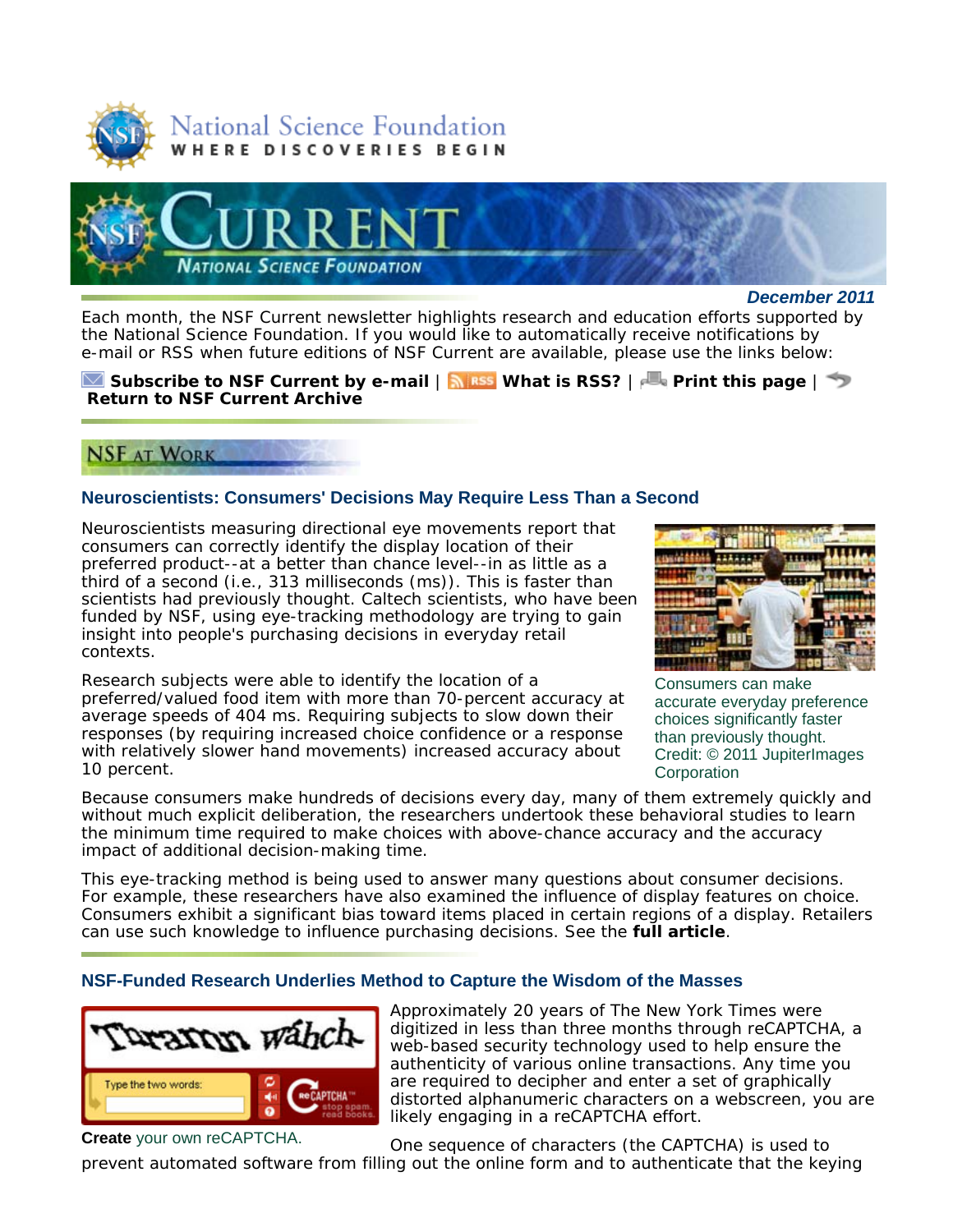is actually generated by a person, not by automated software. "CAPTCHA," an acronym derived from **C**ompletely **A**utomated **P**ublic **T**uring test to tell **C**omputers and **H**umans **A**part, helps prevent spam and disruption of online commerce. The other sequence, called a "reCAPTCHA," provides an image from a large body of text being systematically digitized and that characterrecognition software was unable to decipher. Luis von Ahn, who developed this innovative methodology, is a pioneer of Human Computation, which others call "Crowdsourcing." His work to harness the combined power of humans and computers to solve problems has been funded by NSF. See the videos "**Human Computation**" and "**Conversation With Luis von Ahn**" in the NSF Special Report "Voices From the Future" and the **TED lecture**.

#### **Prosthetic Retina Helps With Blindness**

NSF support for fundamental and translational engineering research has led to restored vision for formerly blind patients. NSF's Biomimetic MicroElectronic Systems Engineering Research Center (BMES ERC) at the University of Southern California was founded to coordinate groundbreaking research into the development of biomimetic devices. Now, retinal prostheses developed by Mark Humayun of the Doheny Retina Institute in conjunction with BMES ERC have been implanted in more than 35 patients, successfully restoring some visual function.

Second Sight Medical Products was founded to translate this retinal prosthesis research into products, resulting in the Argus I and Argus II implants. The Argus II received the **2010 Popular Mechanics Breakthrough Award** and the **2011 World Technology Award**



Illustration of a retinal prosthetic system. Credit: Jerry Lim

**for Health** by the World Technology Network. Argus II has also received the CE Mark in Europe and is on track for FDA approval, pending results of a 30-patient study in the United States and Europe. See NSF's **Science Nation** for more details.

## **The Promise of Future NSF Social/Behavioral Research**



Credit: NSF

The NSF Directorate for Social, Behavioral and Economic (SBE) Sciences released a report that will help chart the future course of federally funded social science fundamental research.

The report, released this month, titled *Rebuilding the Mosaic: Fostering Research in the Social, Behavioral and Economic Sciences at the National Science Foundation in the Next Decade*, concludes NSF's existing programs serve the social science communities well. It describes new topics, especially multidisciplinary ones, that may foster a more flexible structure for future research funding.

The report was informed by 252 white papers submitted from the field on a variety of subjects and in response to an NSF open invitation. *Rebuilding the Mosaic* describes how behavioral, social and economic sciences can contribute significantly to understanding critical issues ranging from brain and behavior; creativity and innovation; crisis and disaster

prevention/management; education and learning; social network dynamics and many other topics of significant importance to increasingly interconnected world communities.

"*Rebuilding the Mosaic* is a commendable outcome of a herculean and very timely effort," said NSF Director Subra Suresh. "The information and thinking within the community reflected in this report promise significant impact on science, NSF and the nation's well-being."

"We have the opportunity to catalyze SBE research over the next decade by creating a new generation of researchers and by providing them with the research programs, data and working environments in which to answer critical questions," said Myron Gutmann, NSF assistant director for SBE.

*Rebuilding the Mosaic* is available **online** together with the 252 white papers, supporting materials and an archived **webcast** in which Gutmann discussed the report and its implications.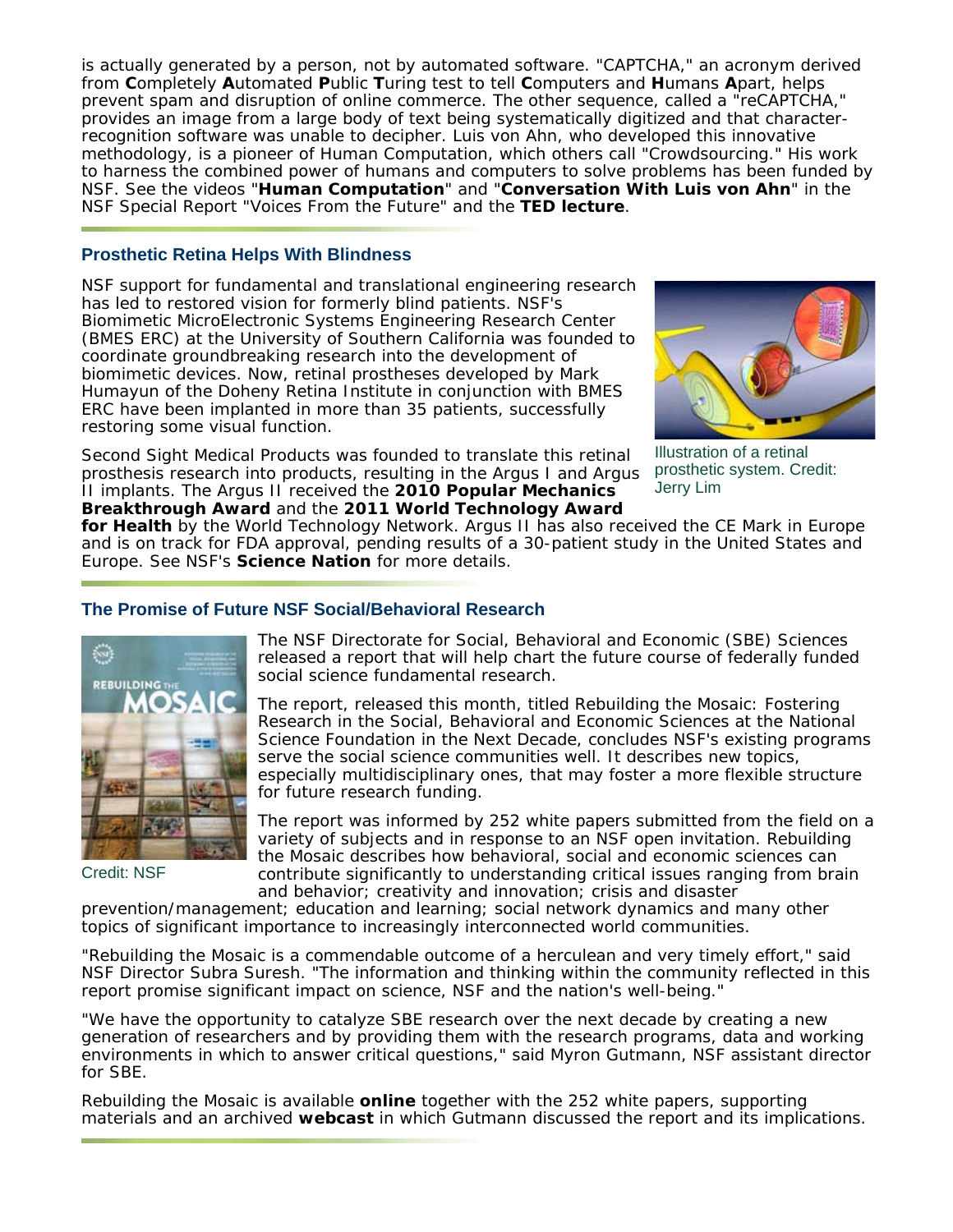#### **Numbers of U.S. Doctorates Declined in 2010**

Academic institutions in the United States awarded 33,141 science and engineering doctorates in 2010. This is 1 percent fewer than in 2009 but an increase of 28 percent since 2000.

Doctoral awards were down from 2009 in five of the eight major science fields of study, with agricultural sciences showing the largest decrease (15.7 percent) and much smaller decreases (none greater than 2 percent) in physical sciences; psychology; social sciences; and earth, atmospheric and ocean sciences. Computer sciences posted the largest gain (3.5 percent). For more information on the production of S&E doctorates, see the NSF **InfoBrief**.

**FACES OF NSF RESEARCH** 

#### **Career of Renowned Atmospheric Scientist Has Humble Origins**

A Massachusetts Institute of Technology profile states that, as an undergraduate, National Academy of Sciences President Ralph Cicerone was a bit unprepared when he arrived at MIT in 1961. Apparently, the public high school in his small Western Pennsylvania town didn't offer calculus or a full course in physics, and he'd never taken a final exam. But, as the saying goes, "Despise not the day of humble beginnings."

Cicerone would later become an eminent atmospheric scientist whose groundbreaking research in global climate change is recognized around the world. Cicerone is Chair of the National Research Council and chancellor emeritus and professor emeritus of the earth system science department in the School of Physical Sciences at the University of California–Irvine. His research centers on plasma physics of Earth's ionosphere, the chemistry of the ozone layer, radiative forcing of climate change by greenhouse gases and sources of atmospheric methane and methyl halide gases. In 2005, Cicerone was recognized in the citation for the 1995 **Nobel Prize** in chemistry.

In this ScienceLives video, Cicerone explains how he was inspired to pursue research with its societal benefits. Credit: LiveScience and NSF

# **NSF IN THE NEWS**

**Senate Okays Changes to Program for High-Tech Start-Ups** (*Science*) Of the many jobs bills competing for support this month on Capitol Hill, one would have a direct impact on the U.S. research community. Senate bill (S. 493) would allow three agencies--NIH, NSF and DOE--to change Small Business Innovation Research (SBIR) rules.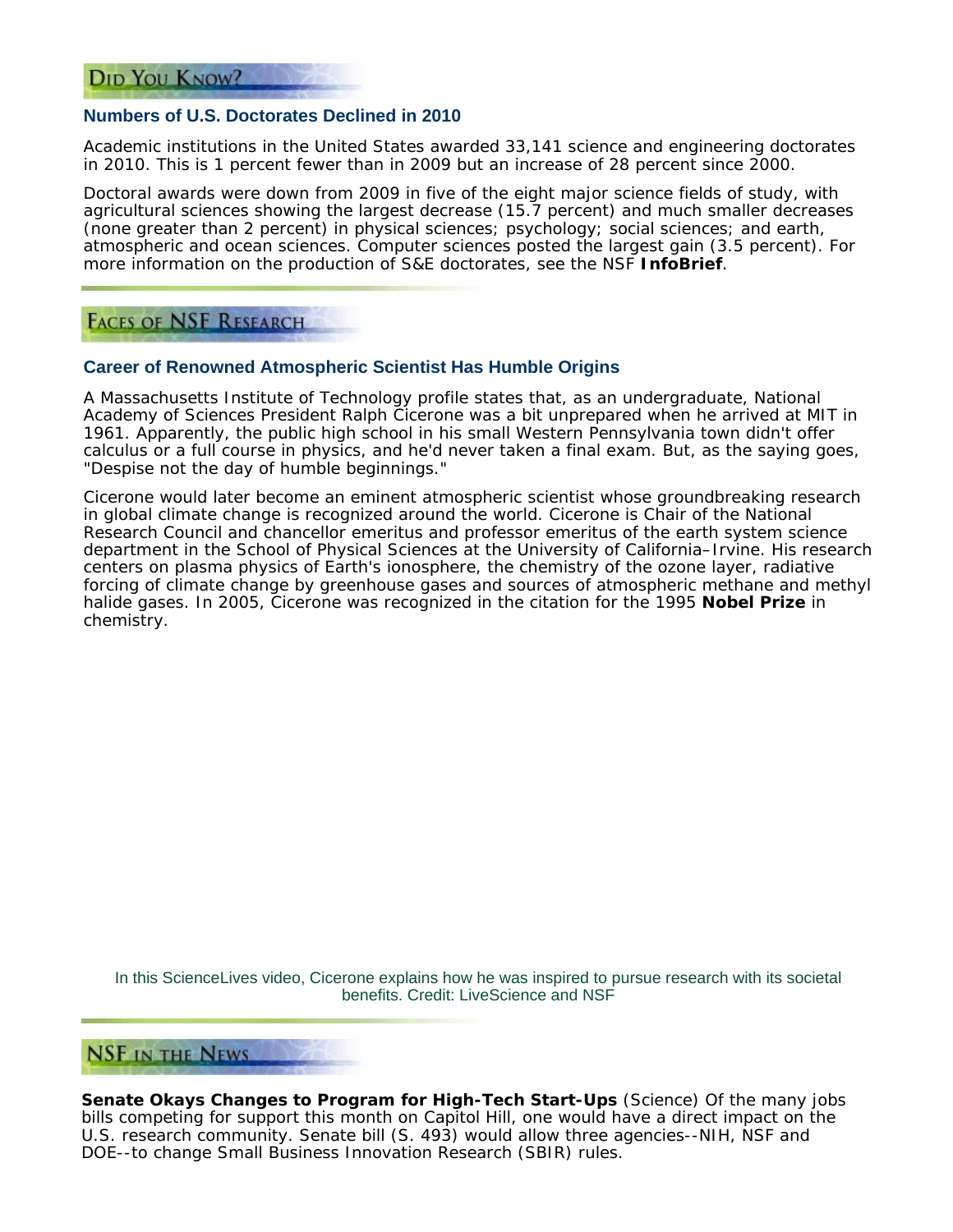**Leaner Model for Start-Ups Reaches Further Afield** (*New York Times*) NSF is betting on a new model to improve the rate and likelihood of commercialization of the university-based technology research the agency supports. NSF recently announced the first series of grants in its Innovation Corps (I-Corps) initiative.

**Teaching Scientists to Become Entrepreneurs, One Cold Call at a Time** (*Wall Street Journal*) NSF and Stanford University, through I-Corps, are helping scientists and engineers become entrepreneurs to launch start-ups.

# **THE RIPPLE EFFECT**

#### **President Signs NSF Appropriations Bill**

On November 18, President Obama signed into law the *Consolidated and Further Continuing Appropriations Act*, which includes the Commerce, Justice, Science (CJS) appropriations bill. This "minibus" legislation, which combined appropriations bills for several agencies, funds NSF through FY 2012. This is the earliest in the congressional process that an NSF appropriations bill has been signed into law in 11 years. The bill provides \$7.033 billion to NSF.



Credit: NSF

This is a \$173-million increase (2.5 percent) above the FY 2011

enacted level but \$734-million (10.4 percent) below the President's request. More details, including a table of comparing House, Senate and conference reports, are available in this NSF **Congressional Highlight**.

#### **NSF Assists Wounded Warriors in Pursuit of STEM Education and Careers**



Wounded Warrior Kara Hayes presents a Transition Success Story at Transition STEM. Credit: Alexis Petri, Institute for Human Development, University of Missouri-Kansas City

Many veterans emerge from the military with advanced skills in cutting-edge technology that could be adapted to science, technology, engineering and mathematics (STEM) careers. However, the transition to post-military education and employment presents challenges that are magnified for veterans who have disabilities related to military service.

NSF recently sponsored "Transition STEM: A Wounded Warriors Think Tank," to identify transition issues and outline policies aimed at supporting Wounded Warriors in translating their skills for mainstream employment.

The event was hosted by the Alliance for New Careers in STEM and the University of Missouri-Kansas City Institute for Human Development and School of Computing and Engineering. For more details on the event, visit this NSF

## **Discovery**.

# **NSF Newsletter to Support Computer Science Education**

In recognition of Computer Science Education Week (CSEdWeek) 2011, NSF is rolling out *CS Bits & Bytes*, a one-page biweekly newsletter highlighting innovative computer science research.

The first issue was available December 5; publication will continue through the end of the 2011-2012 academic year. CSEdWeek, December 4-10, is the week of computing pioneer Grace Hopper's birthday, and it recognizes the transformative role of computing and the need to bolster computer science at all educational levels.



Credit: Georgia Computes!, Georgia **Tech** 

To receive *CS Bits & Bytes*, visit the **website**.